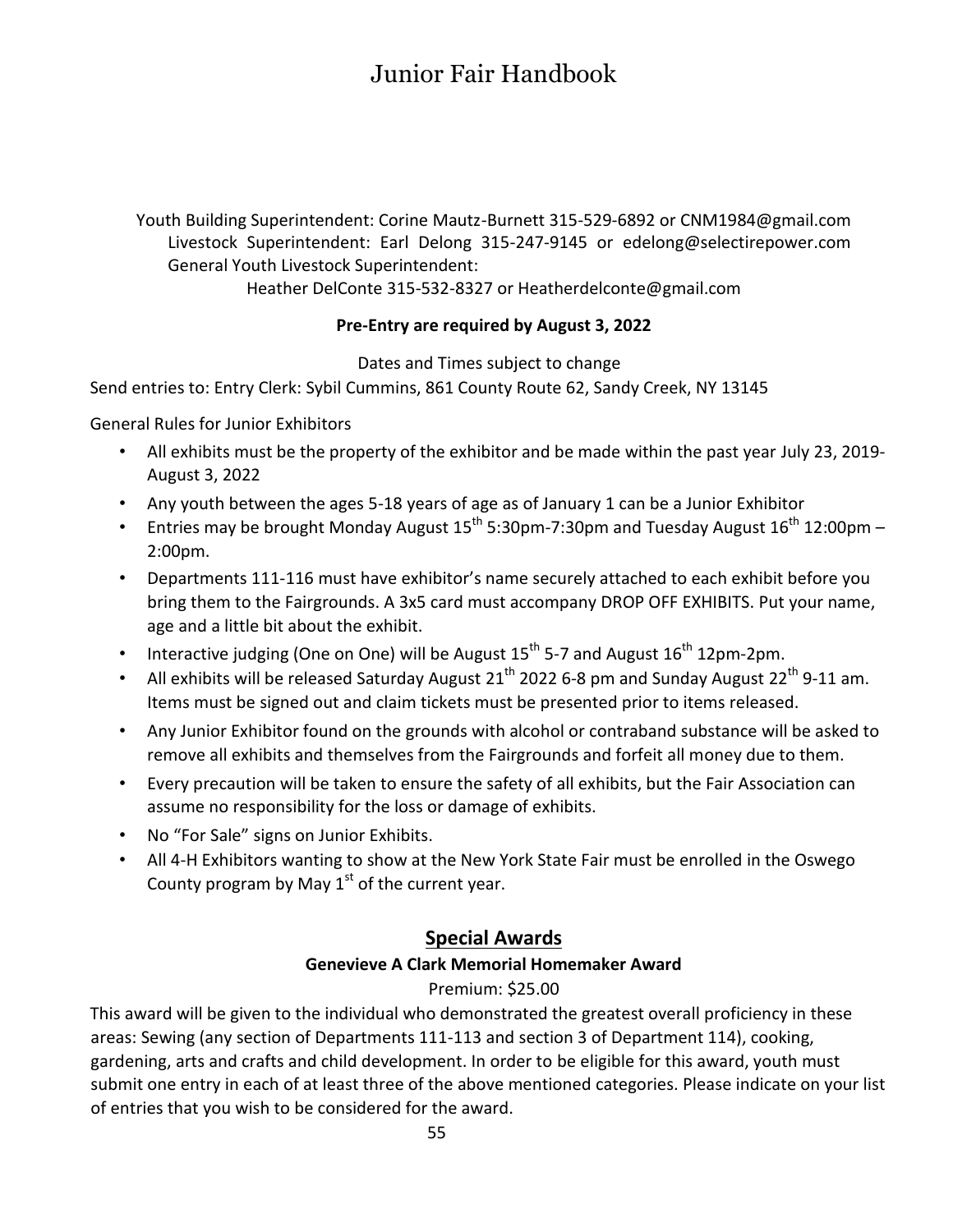## **The 2022 Oswego County Fair Youth Character Award**

The recipient of this award will be a youth (age 5-19) who exhibits the following behaviors and character traits while participating at the 2019 Oswego County Fair:

- 1. Exemplary Exhibitor Conduct-dedicated to showcasing his or her own exhibits to the best of his/her ability, especially as it pertains to cleanliness and appropriate animal husbandry.
- 2. Pro-Active Leadership- Willing to go above and beyond to help fellow exhibitors succeed, especially by assisting younger and less experienced exhibitors with their projects; devoting energy toward ensuring that the Oswego County Fair is a positive and educational experience for fairgoers of all ages (for example: creates educational displays, volunteers to participate in the Ask Me program or the knowledge scavenger hunt, serves as a Junior Superintendent, etc.)
- 3. Impeccable Sportsmanship- Portraying a positive attitude toward fellow competitors, as well as toward project animals, evaluators, fair leadership and fair visitors.
- 4. Positive Attitude- Actively contributing to the positive experience of both exhibitors and fair visitors.
- 5. Character Role Model-Maintaining a positive approach to others in all circumstances.

#### **Herdsman Award**

This award will be given at the awards ceremony the last day of the fair. Herdsman's award is given to an individual/group of youth who take care of their animal(s) throughout the fair. This award will be awarded on the following basis: Exhibits in and completely arranged by 10:00 am on the first day of the fair. Animals and area are free of manure, clean, adequately bedded, evidence of adequate water and free from debris, pens/animals must be securely fastened, aisle kept raked and clean, all equipment (hay straw etc) must be neatly stacked or put away, area free from clutter, exhibitor should be neat and attractive appearance, with proper footwear for working in a barn, good sportsmanship is expected towards other exhibitors and those attending the fair, pens or bar space decorations are clean, neat, attractive and animal friendly.

### **N. Lewis Clark Junior Dairy Award Field to Fit Youth Dairy Cattle Fitting and Grooming Contest** Date:

August 17, 2022 3:00pm Superintendent: Kathy Jamerson 315-963-7554 General Youth Livestock Superintendent: Heather DelConte 315-532-8327

Eligibility: (Age as of January  $1<sup>st</sup>$  of this year)

- Junior Contest Ages 9-11
- Senior Contest Ages 14-18
- Must be Oswego County Fair Exhibitor

Rules and Regulations:

• Each participant must furnish one dairy heifer to be used. This can be any dairy animal entered in the Oswego County Fair Junior Dairy Show. While there are no age requirements on the animal, we suggest that the animal be at least a Junior Yearling.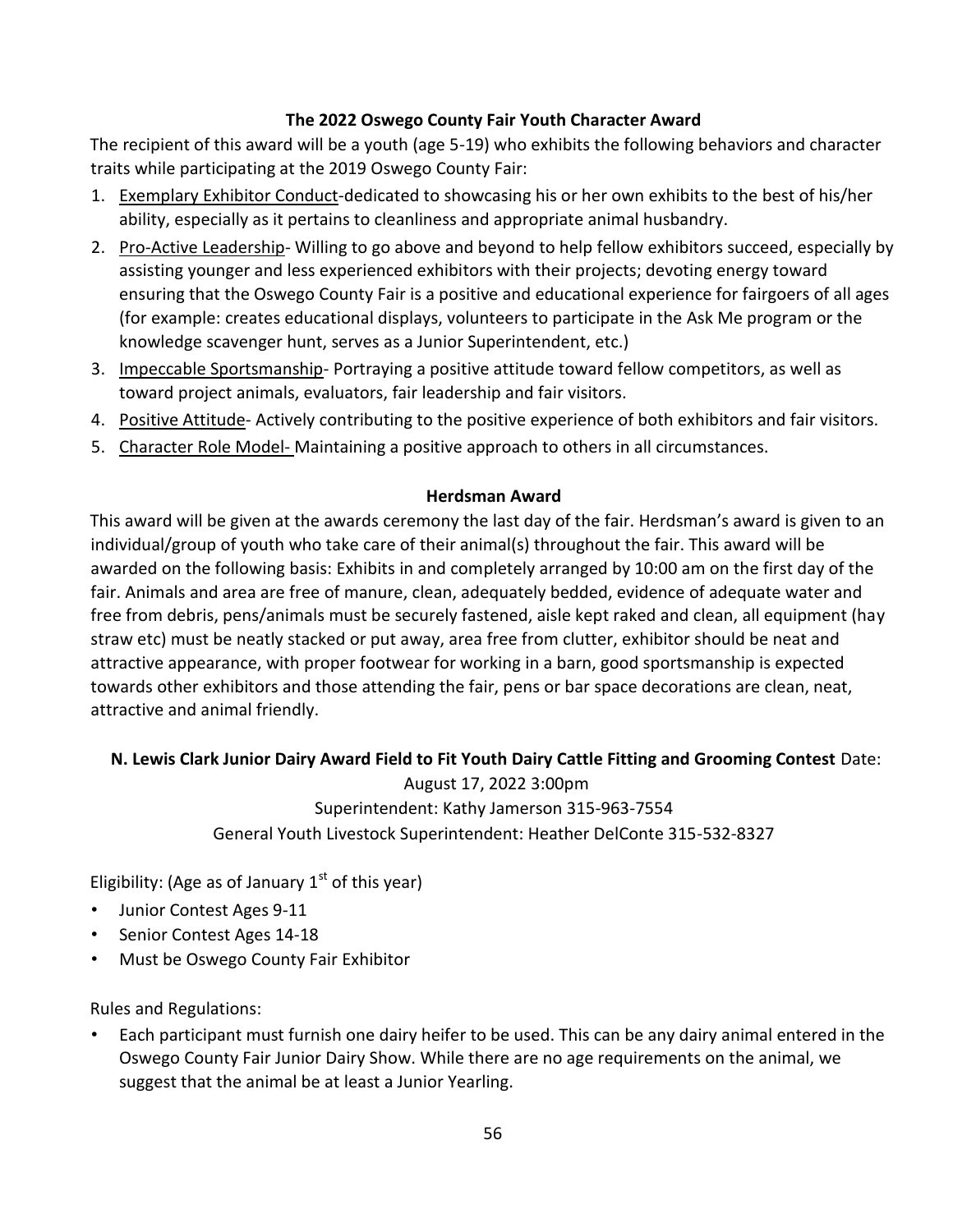- The animal must be clean and dry upon entering the ring for the contest
- While grooming chutes are not required, their use is encouraged; the fair will not supply grooming chutes.
- Each contestant must provide his or her own fitting equipment. No equipment will be supplied. It is recommended that contestants bring extra brushes, clipper blades, etc. No nose tongs will be allowed. All fitting equipment must be clean. All participants must wear rubber boots, which can be disinfected.
- Youth must designate a youth assistant to restrain the animal. Holder is to be of same division and is not allowed to clip animal-only the fitting contestant is allowed to clip the animal, e.g. Junior fitter holder can only help Junior fitter. Senior holders can only help senior fitter control and restrain their animal.
- No adult assistance or coaching is allowed
- Each individual will have 1 ½ hours to complete the clipping of their animal.
- For the Junior contest, each animal is required to have head and upper half of neck clipped before entering the ring for contest. The remaining part of the animal must be unclipped. Hooves should be trimmed as well.
- Any questions concerning rules and regulations should be directed to the show superintendent.
- The Superintendent will make the final decision.

## **Animal Rules**

- 1. All agriculture and Market Rules must be read and followed.
- 2. ALL ANIMAL ENTRIES BE SUBMITTED BY AUGUST 3, 2022
- 3. All Oswego County Youth participants entering in Youth Show must stay the duration of the fair.
- 4. All animals must be in place by August  $6<sup>th</sup>$  at 10:00 am. No animals may be left in barns after release unless superintendent present.
- 5. **Animals will be released August 21, 2022**
- 6. Title of animals over 1 year old must be shown on the registry certificate with ownership recorded by January  $1<sup>st</sup>$  of the current year. (A non-owned) animal may be shown if the exhibitor designates the animal as a project animal and starts care for the animal by May  $1<sup>st</sup>$ . Only 2 non-owned animals may be shown per species by an exhibitor, and only if they do not already own one of the designated species. An approved certificate of non-ownership must be on file with the Oswego County 4-H office or General Youth Livestock Superintendent by May 1<sup>st</sup> of the current year.
- 7. A child is deemed the owner of any animal if the animal is registered to the child's family's farm
- 8. Health and Registration papers must be presented when called for and be in possession of the exhibitor during the fair. Failure to meet the above regulations will mean that those exhibitors will be asked to leave the fair.
- 9. No animals are allowed in the barns until Vet Check is completed.
- 10. No one can sleep in the barns.
- 11. Animals not in control in the show ring will be disqualified.
- 12. Exhibitors must clean their area before leaving, and have it checked by the animal superintendent.
- 13. Due to safety consideration, no large animals (dairy, beef) will be shown by anyone under 8 years old except Jr. Calves.
- 14. **Any exhibitor entering an animal must enter their own animal in showmanship class and participate in it or forfeit all premiums.**